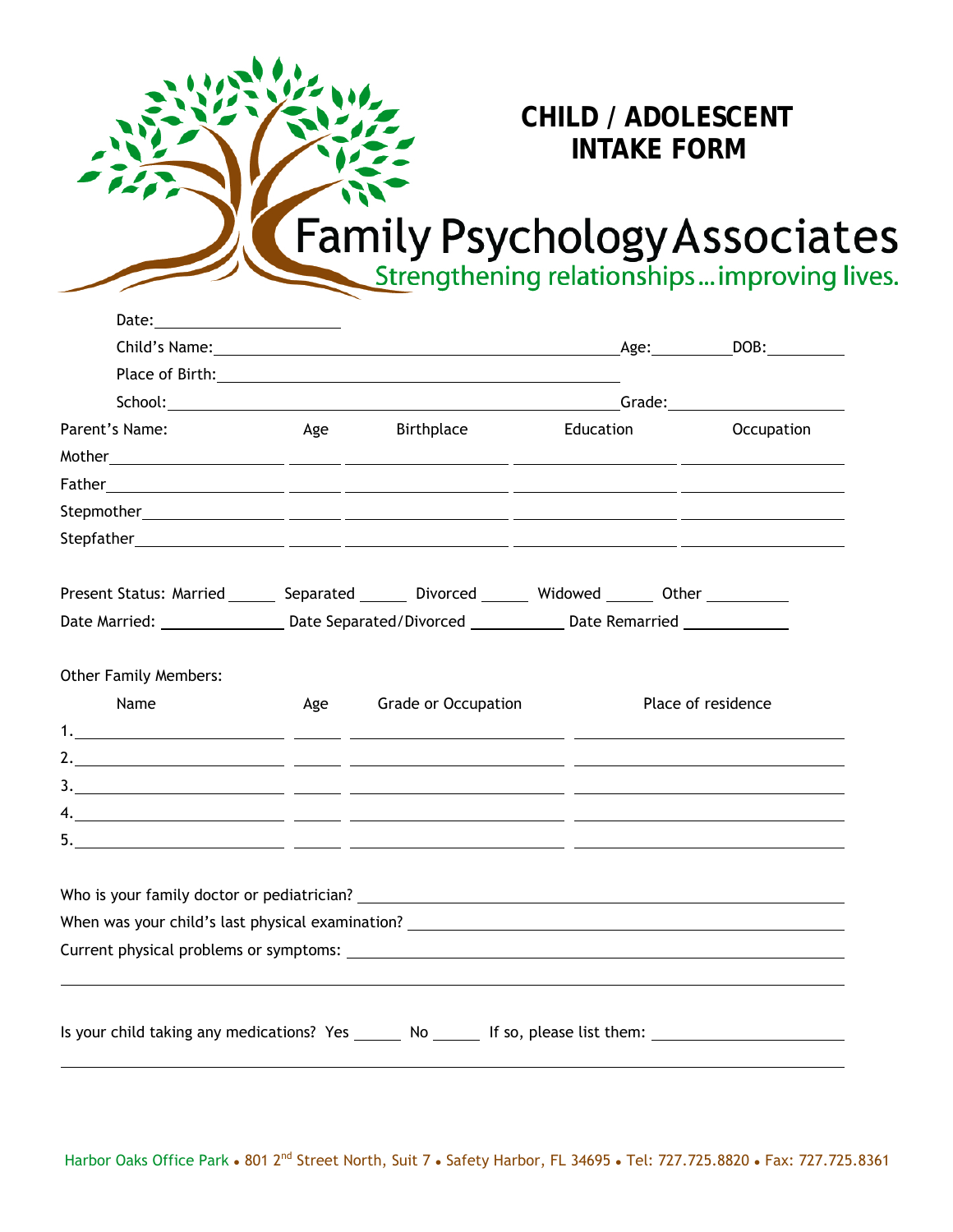

## **CHILD / ADOLESCENT INTAKE FORM**

Has your child had any serious illnesses, accidents, operations or been hospitalized?

Who suggested you contact me for help?

 $\overline{a}$ 

 $\overline{a}$ 

 $\overline{a}$ 

 $\overline{a}$ 

 $\overline{a}$ 

What is the problem with which your child needs help?

Has anything happened (in the family or elsewhere) that may have affected the child's feelings or behavior? (illnesses, deaths, moves, family problems, etc.) ?

Describe briefly your child's development (birth, feeding patterns, sleep, habits, walking, talking, toilet training, menstruation, fears), any developmental milestones that seemed significant or caused you concern:

How does your child get along with other family members? \_\_\_\_\_\_\_\_\_\_\_\_\_\_\_\_\_\_\_\_\_\_\_

How does your child get do in school (academically and socially)?